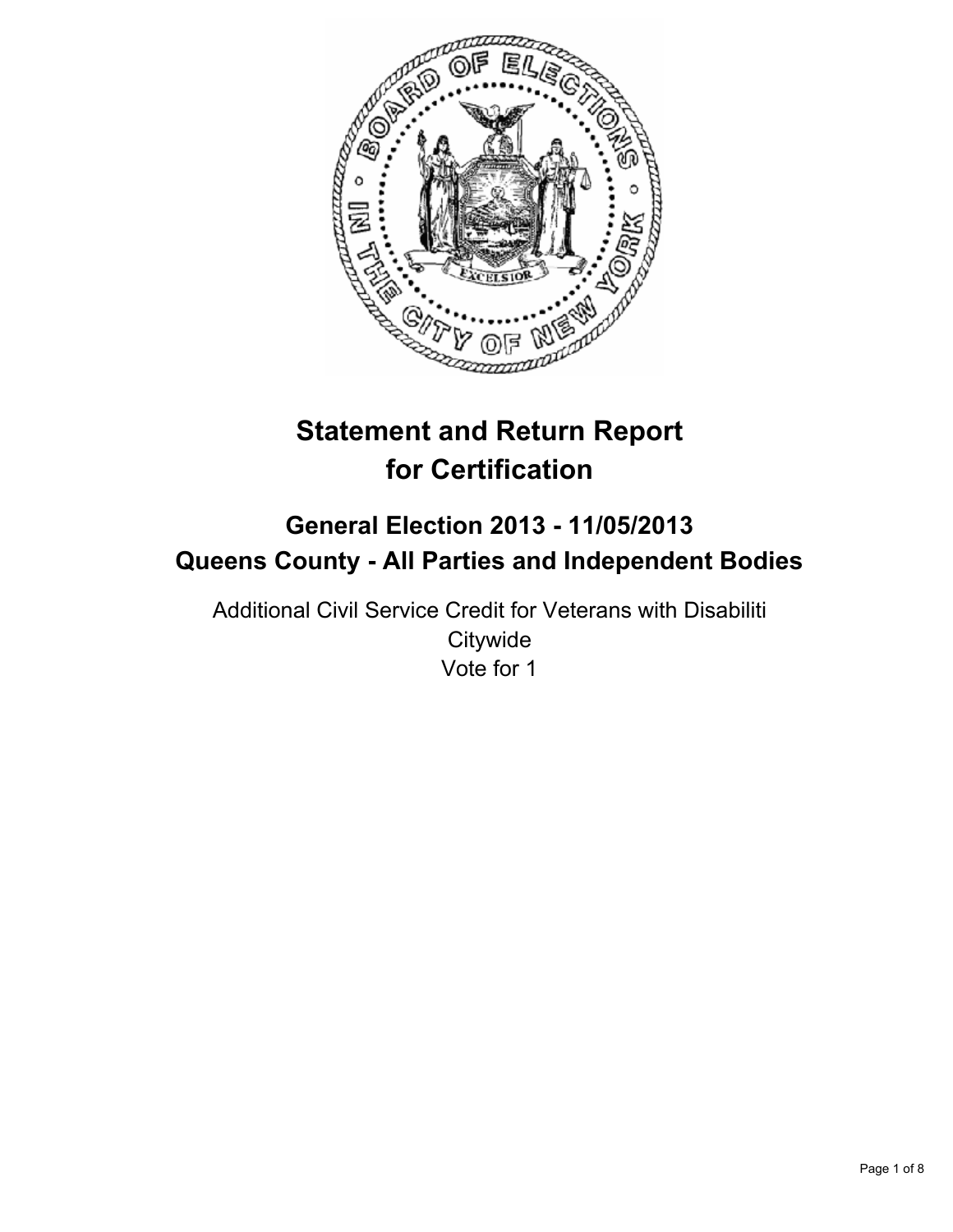

| PUBLIC COUNTER                                           | 18,034      |
|----------------------------------------------------------|-------------|
| <b>EMERGENCY</b>                                         | 68          |
| ABSENTEE/MILITARY                                        | 815         |
| <b>FEDERAL</b>                                           | 0           |
| SPECIAL PRESIDENTIAL                                     | $\mathbf 0$ |
| AFFIDAVIT                                                | 259         |
| <b>Total Ballots</b>                                     | 19,176      |
| Less - Inapplicable Federal/Special Presidential Ballots | 0           |
| <b>Total Applicable Ballots</b>                          | 19,176      |
| <b>YES</b>                                               | 11,429      |
| <b>NO</b>                                                | 1,985       |
| <b>Total Votes</b>                                       | 13,414      |
| Unrecorded                                               | 5,762       |

#### **Assembly District 24**

| <b>PUBLIC COUNTER</b>                                    | 13,459 |
|----------------------------------------------------------|--------|
| <b>EMERGENCY</b>                                         | 0      |
| ABSENTEE/MILITARY                                        | 475    |
| <b>FEDERAL</b>                                           | 0      |
| <b>SPECIAL PRESIDENTIAL</b>                              | 0      |
| AFFIDAVIT                                                | 101    |
| <b>Total Ballots</b>                                     | 14,035 |
| Less - Inapplicable Federal/Special Presidential Ballots | 0      |
| <b>Total Applicable Ballots</b>                          | 14,035 |
| <b>YES</b>                                               | 7,682  |
| <b>NO</b>                                                | 1,522  |
| <b>Total Votes</b>                                       | 9,204  |
| Unrecorded                                               | 4,831  |

| PUBLIC COUNTER                                           | 13,472 |
|----------------------------------------------------------|--------|
| <b>EMERGENCY</b>                                         | 0      |
| ABSENTEE/MILITARY                                        | 397    |
| <b>FEDERAL</b>                                           | 0      |
| SPECIAL PRESIDENTIAL                                     | 0      |
| AFFIDAVIT                                                | 89     |
| <b>Total Ballots</b>                                     | 13,958 |
| Less - Inapplicable Federal/Special Presidential Ballots | 0      |
| <b>Total Applicable Ballots</b>                          | 13,958 |
| <b>YES</b>                                               | 7,544  |
| <b>NO</b>                                                | 1,821  |
| <b>Total Votes</b>                                       | 9,365  |
| Unrecorded                                               | 4.593  |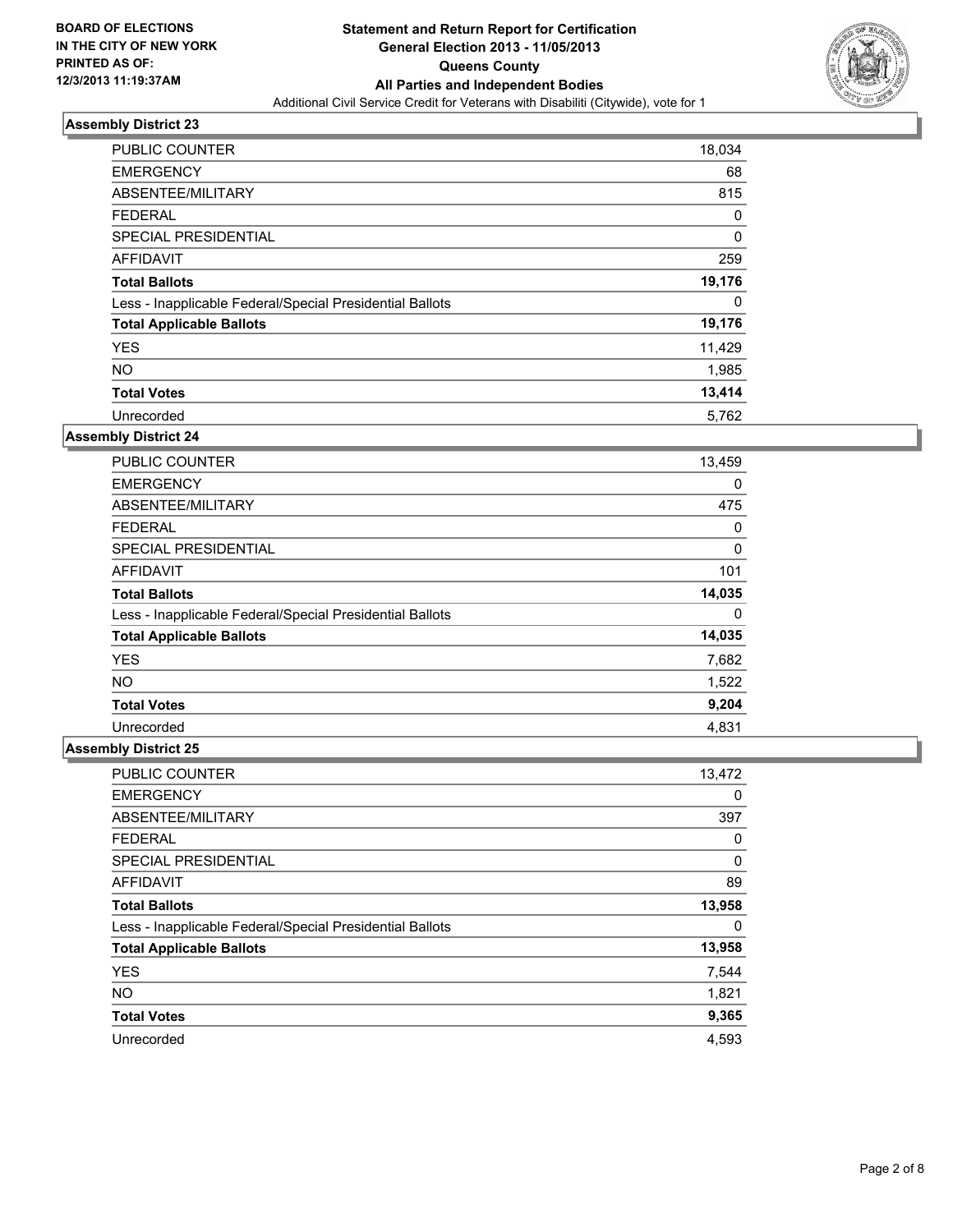

| <b>PUBLIC COUNTER</b>                                    | 21,097 |
|----------------------------------------------------------|--------|
| <b>EMERGENCY</b>                                         |        |
| ABSENTEE/MILITARY                                        | 878    |
| <b>FEDERAL</b>                                           | 0      |
| SPECIAL PRESIDENTIAL                                     | 0      |
| AFFIDAVIT                                                | 115    |
| <b>Total Ballots</b>                                     | 22,091 |
| Less - Inapplicable Federal/Special Presidential Ballots | 0      |
| <b>Total Applicable Ballots</b>                          | 22,091 |
| <b>YES</b>                                               | 13,730 |
| <b>NO</b>                                                | 2,958  |
| <b>Total Votes</b>                                       | 16,688 |
| Unrecorded                                               | 5.403  |

#### **Assembly District 27**

| <b>PUBLIC COUNTER</b>                                    | 14,376 |
|----------------------------------------------------------|--------|
| <b>EMERGENCY</b>                                         | 0      |
| ABSENTEE/MILITARY                                        | 601    |
| <b>FEDERAL</b>                                           | 0      |
| <b>SPECIAL PRESIDENTIAL</b>                              | 0      |
| AFFIDAVIT                                                | 113    |
| <b>Total Ballots</b>                                     | 15,090 |
| Less - Inapplicable Federal/Special Presidential Ballots | 0      |
| <b>Total Applicable Ballots</b>                          | 15,090 |
| <b>YES</b>                                               | 8,546  |
| <b>NO</b>                                                | 1,828  |
| <b>Total Votes</b>                                       | 10,374 |
| Unrecorded                                               | 4,716  |

| <b>PUBLIC COUNTER</b>                                    | 17,878 |
|----------------------------------------------------------|--------|
| <b>EMERGENCY</b>                                         | 0      |
| ABSENTEE/MILITARY                                        | 728    |
| <b>FEDERAL</b>                                           | 0      |
| SPECIAL PRESIDENTIAL                                     | 0      |
| AFFIDAVIT                                                | 98     |
| <b>Total Ballots</b>                                     | 18,704 |
| Less - Inapplicable Federal/Special Presidential Ballots | 0      |
| <b>Total Applicable Ballots</b>                          | 18,704 |
| <b>YES</b>                                               | 11,489 |
| <b>NO</b>                                                | 2,485  |
| <b>Total Votes</b>                                       | 13,974 |
| Unrecorded                                               | 4,730  |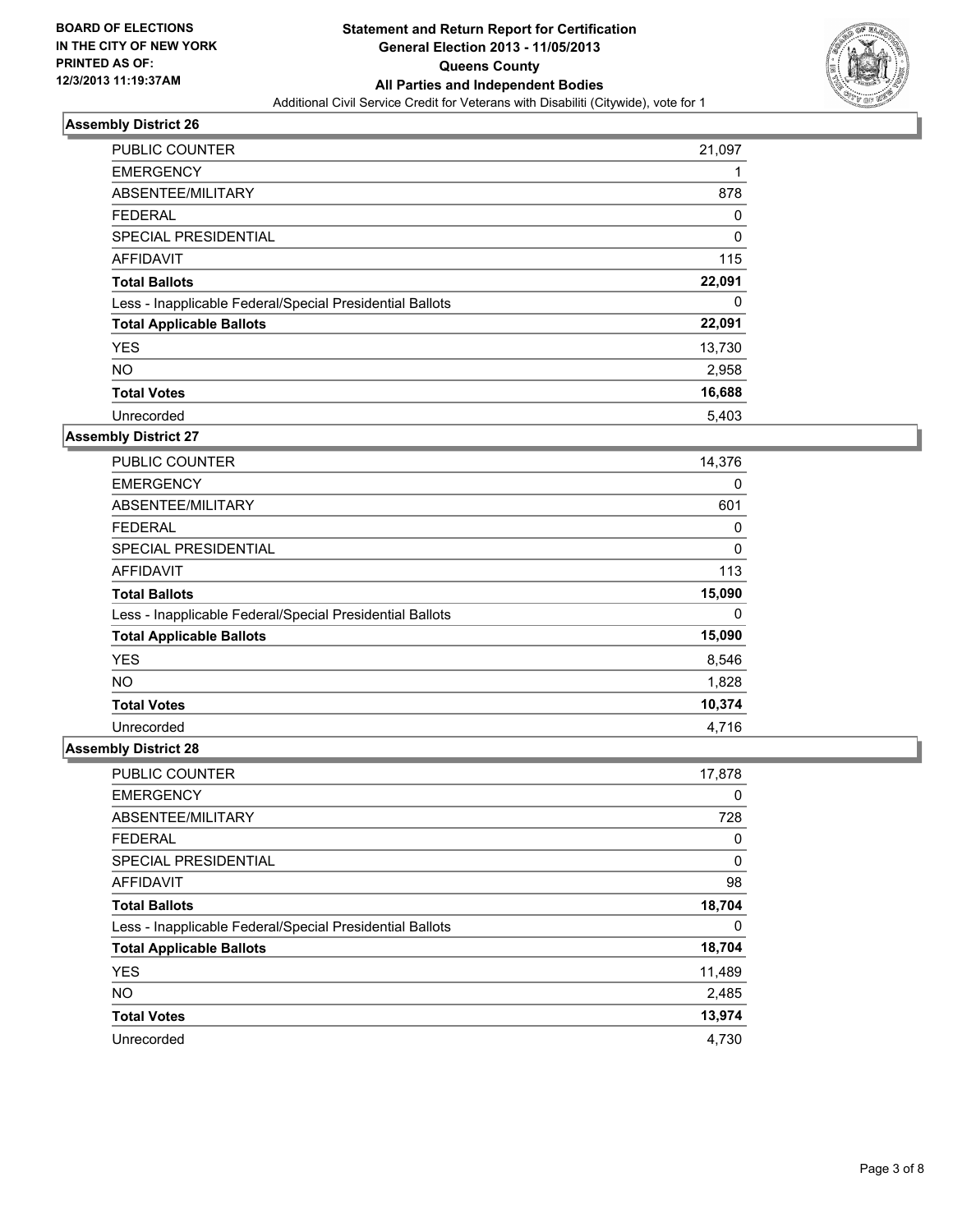

| <b>PUBLIC COUNTER</b>                                    | 17,580       |
|----------------------------------------------------------|--------------|
| <b>EMERGENCY</b>                                         |              |
| ABSENTEE/MILITARY                                        | 497          |
| <b>FEDERAL</b>                                           | 0            |
| SPECIAL PRESIDENTIAL                                     | $\mathbf{0}$ |
| AFFIDAVIT                                                | 167          |
| <b>Total Ballots</b>                                     | 18,245       |
| Less - Inapplicable Federal/Special Presidential Ballots | 0            |
| <b>Total Applicable Ballots</b>                          | 18,245       |
| <b>YES</b>                                               | 10,687       |
| <b>NO</b>                                                | 990          |
| <b>Total Votes</b>                                       | 11,677       |
| Unrecorded                                               | 6,568        |

#### **Assembly District 30**

| PUBLIC COUNTER                                           | 14,367 |
|----------------------------------------------------------|--------|
| <b>EMERGENCY</b>                                         | 14     |
| ABSENTEE/MILITARY                                        | 466    |
| <b>FEDERAL</b>                                           | 0      |
| <b>SPECIAL PRESIDENTIAL</b>                              | 0      |
| <b>AFFIDAVIT</b>                                         | 120    |
| <b>Total Ballots</b>                                     | 14,967 |
| Less - Inapplicable Federal/Special Presidential Ballots | 0      |
| <b>Total Applicable Ballots</b>                          | 14,967 |
| <b>YES</b>                                               | 8,524  |
| <b>NO</b>                                                | 1,732  |
| <b>Total Votes</b>                                       | 10,256 |
| Unrecorded                                               | 4,711  |

| PUBLIC COUNTER                                           | 12,019 |
|----------------------------------------------------------|--------|
| <b>EMERGENCY</b>                                         | 0      |
| ABSENTEE/MILITARY                                        | 307    |
| <b>FEDERAL</b>                                           | 0      |
| SPECIAL PRESIDENTIAL                                     | 0      |
| AFFIDAVIT                                                | 124    |
| <b>Total Ballots</b>                                     | 12,450 |
| Less - Inapplicable Federal/Special Presidential Ballots | 0      |
| <b>Total Applicable Ballots</b>                          | 12,450 |
| <b>YES</b>                                               | 7,208  |
| <b>NO</b>                                                | 673    |
| <b>Total Votes</b>                                       | 7,881  |
| Unrecorded                                               | 4,569  |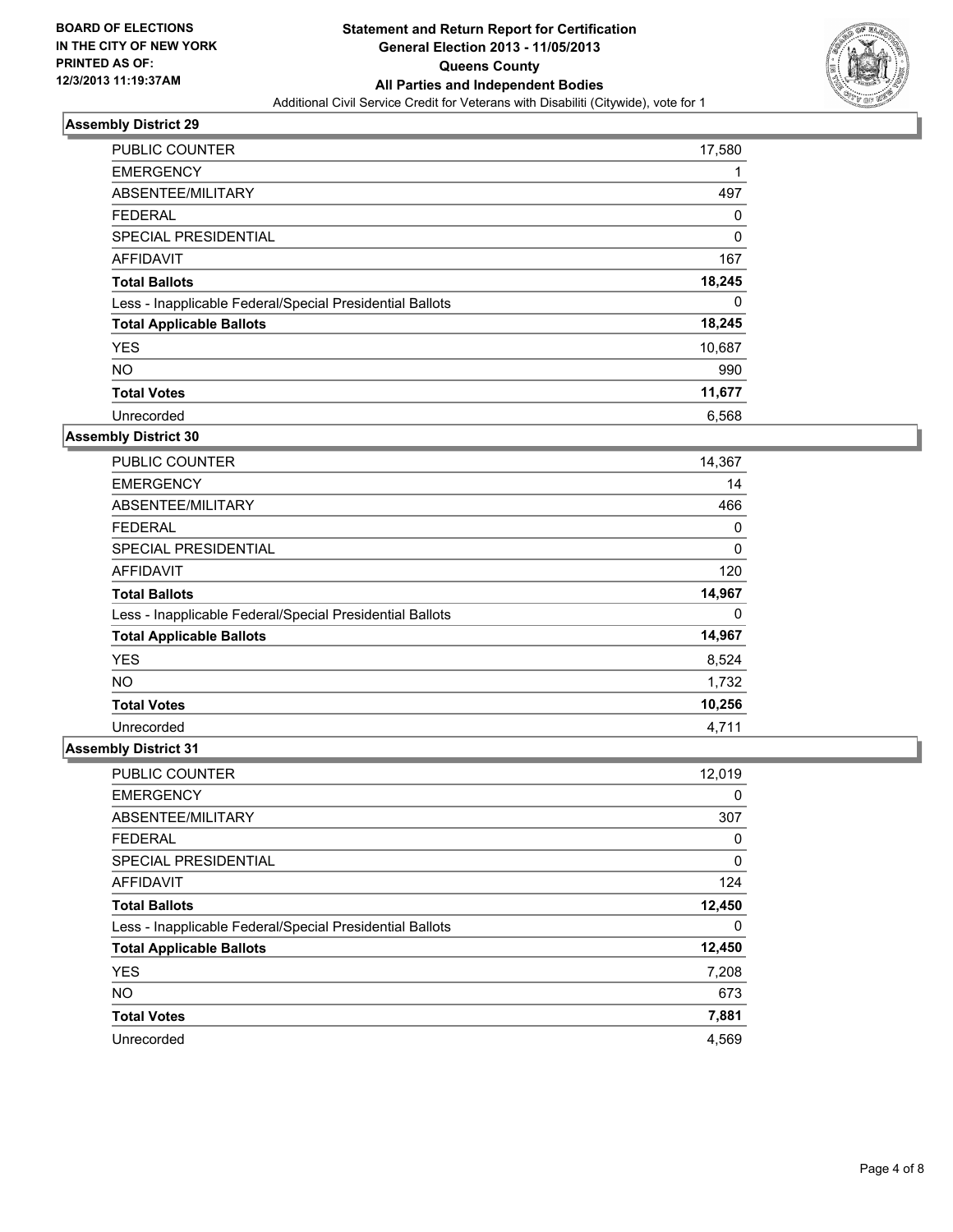

| <b>PUBLIC COUNTER</b>                                    | 16,455   |
|----------------------------------------------------------|----------|
| <b>EMERGENCY</b>                                         | 6        |
| ABSENTEE/MILITARY                                        | 334      |
| <b>FEDERAL</b>                                           | 0        |
| SPECIAL PRESIDENTIAL                                     | $\Omega$ |
| AFFIDAVIT                                                | 182      |
| <b>Total Ballots</b>                                     | 16,977   |
| Less - Inapplicable Federal/Special Presidential Ballots | 0        |
| <b>Total Applicable Ballots</b>                          | 16,977   |
| <b>YES</b>                                               | 9,678    |
| <b>NO</b>                                                | 936      |
| <b>Total Votes</b>                                       | 10,614   |
| Unrecorded                                               | 6,363    |

#### **Assembly District 33**

| <b>PUBLIC COUNTER</b>                                    | 19,352 |
|----------------------------------------------------------|--------|
| <b>EMERGENCY</b>                                         | 0      |
| ABSENTEE/MILITARY                                        | 404    |
| <b>FEDERAL</b>                                           | 0      |
| <b>SPECIAL PRESIDENTIAL</b>                              | 0      |
| AFFIDAVIT                                                | 136    |
| <b>Total Ballots</b>                                     | 19,892 |
| Less - Inapplicable Federal/Special Presidential Ballots | 0      |
| <b>Total Applicable Ballots</b>                          | 19,892 |
| <b>YES</b>                                               | 11,761 |
| <b>NO</b>                                                | 1,308  |
| <b>Total Votes</b>                                       | 13,069 |
| Unrecorded                                               | 6,823  |

| PUBLIC COUNTER                                           | 10,134 |
|----------------------------------------------------------|--------|
| <b>EMERGENCY</b>                                         | 0      |
| ABSENTEE/MILITARY                                        | 237    |
| <b>FEDERAL</b>                                           | 0      |
| SPECIAL PRESIDENTIAL                                     | 0      |
| AFFIDAVIT                                                | 121    |
| <b>Total Ballots</b>                                     | 10,492 |
| Less - Inapplicable Federal/Special Presidential Ballots | 0      |
| <b>Total Applicable Ballots</b>                          | 10,492 |
| <b>YES</b>                                               | 5,162  |
| <b>NO</b>                                                | 1,023  |
| <b>Total Votes</b>                                       | 6,185  |
| Unrecorded                                               | 4,307  |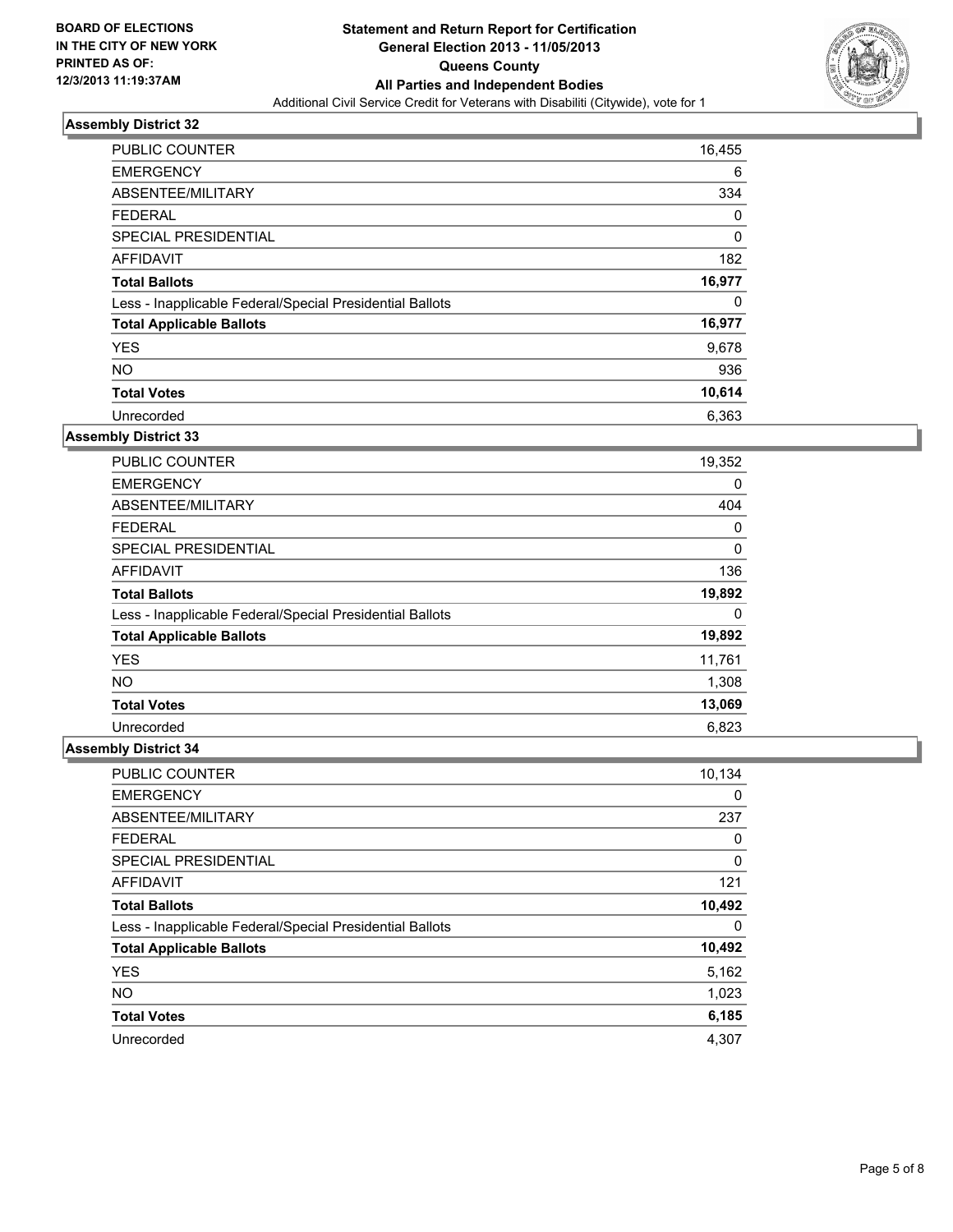

| <b>PUBLIC COUNTER</b>                                    | 9,190 |
|----------------------------------------------------------|-------|
| <b>EMERGENCY</b>                                         | 0     |
| ABSENTEE/MILITARY                                        | 375   |
| <b>FEDERAL</b>                                           | 0     |
| SPECIAL PRESIDENTIAL                                     | 0     |
| AFFIDAVIT                                                | 98    |
| <b>Total Ballots</b>                                     | 9,663 |
| Less - Inapplicable Federal/Special Presidential Ballots | 0     |
| <b>Total Applicable Ballots</b>                          | 9,663 |
| <b>YES</b>                                               | 5,012 |
| <b>NO</b>                                                | 663   |
| <b>Total Votes</b>                                       | 5,675 |
| Unrecorded                                               | 3,988 |

#### **Assembly District 36**

| <b>PUBLIC COUNTER</b>                                    | 14,716 |
|----------------------------------------------------------|--------|
| <b>EMERGENCY</b>                                         |        |
| ABSENTEE/MILITARY                                        | 290    |
| <b>FEDERAL</b>                                           | 0      |
| <b>SPECIAL PRESIDENTIAL</b>                              | 0      |
| AFFIDAVIT                                                | 199    |
| <b>Total Ballots</b>                                     | 15,206 |
| Less - Inapplicable Federal/Special Presidential Ballots | 0      |
| <b>Total Applicable Ballots</b>                          | 15,206 |
| <b>YES</b>                                               | 8,976  |
| <b>NO</b>                                                | 1,385  |
| <b>Total Votes</b>                                       | 10,361 |
| Unrecorded                                               | 4,845  |

| <b>PUBLIC COUNTER</b>                                    | 12,663 |
|----------------------------------------------------------|--------|
| <b>EMERGENCY</b>                                         | 59     |
| ABSENTEE/MILITARY                                        | 267    |
| <b>FEDERAL</b>                                           | 0      |
| SPECIAL PRESIDENTIAL                                     | 0      |
| <b>AFFIDAVIT</b>                                         | 160    |
| <b>Total Ballots</b>                                     | 13,149 |
| Less - Inapplicable Federal/Special Presidential Ballots | 0      |
| <b>Total Applicable Ballots</b>                          | 13,149 |
| <b>YES</b>                                               | 7,816  |
| <b>NO</b>                                                | 1,178  |
| <b>Total Votes</b>                                       | 8,994  |
| Unrecorded                                               | 4,155  |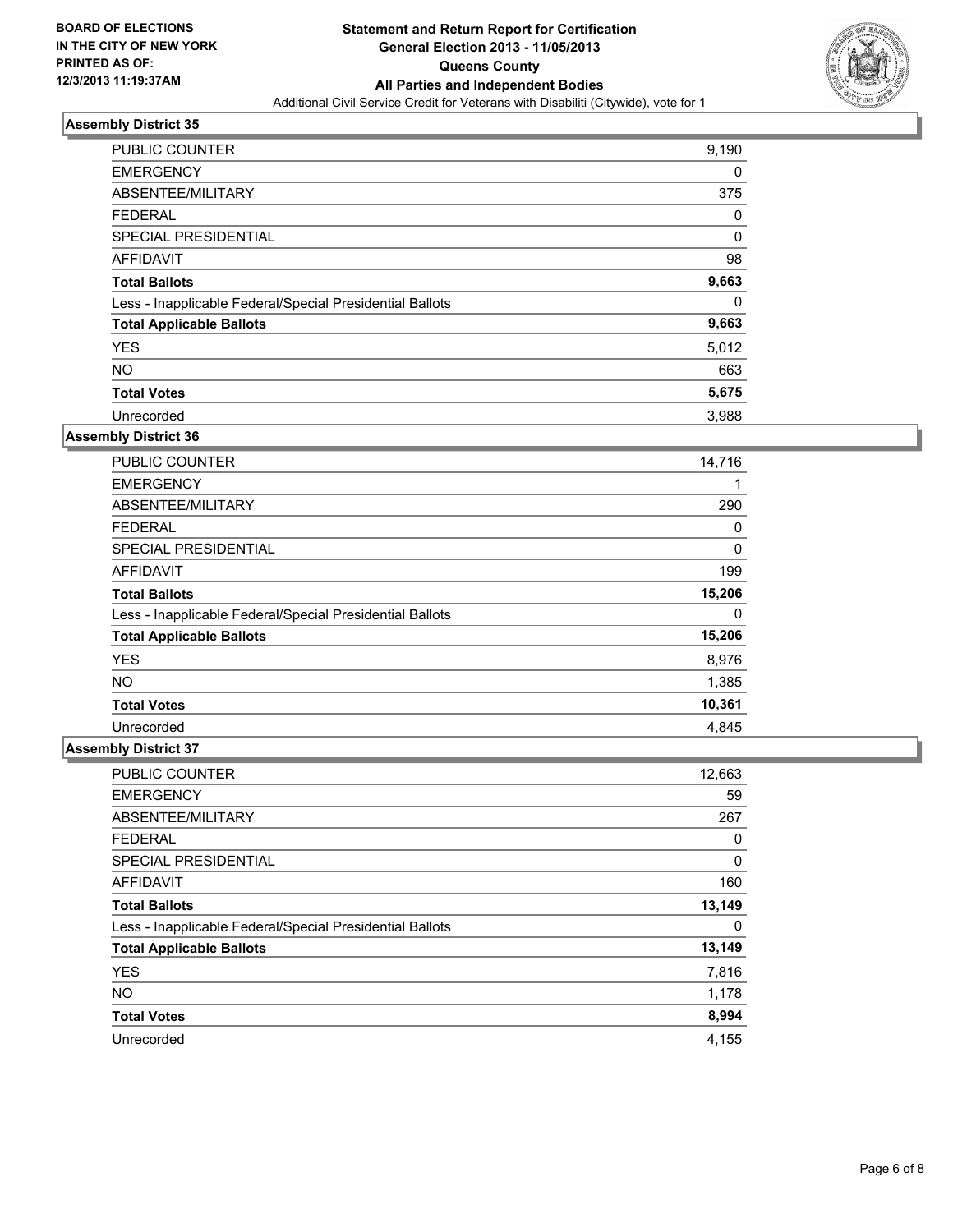

| PUBLIC COUNTER                                           | 9,719  |
|----------------------------------------------------------|--------|
| <b>EMERGENCY</b>                                         |        |
| ABSENTEE/MILITARY                                        | 196    |
| <b>FEDERAL</b>                                           | 0      |
| SPECIAL PRESIDENTIAL                                     | 0      |
| AFFIDAVIT                                                | 98     |
| <b>Total Ballots</b>                                     | 10,014 |
| Less - Inapplicable Federal/Special Presidential Ballots | 0      |
| <b>Total Applicable Ballots</b>                          | 10,014 |
| <b>YES</b>                                               | 5,452  |
| <b>NO</b>                                                | 963    |
| <b>Total Votes</b>                                       | 6,415  |
| Unrecorded                                               | 3,599  |

#### **Assembly District 39**

| PUBLIC COUNTER                                           | 7,292 |
|----------------------------------------------------------|-------|
| <b>EMERGENCY</b>                                         | 0     |
| ABSENTEE/MILITARY                                        | 148   |
| <b>FEDERAL</b>                                           | 0     |
| <b>SPECIAL PRESIDENTIAL</b>                              | 0     |
| AFFIDAVIT                                                | 101   |
| <b>Total Ballots</b>                                     | 7,541 |
| Less - Inapplicable Federal/Special Presidential Ballots | 0     |
| <b>Total Applicable Ballots</b>                          | 7,541 |
| <b>YES</b>                                               | 3,418 |
| <b>NO</b>                                                | 651   |
| <b>Total Votes</b>                                       | 4,069 |
| Unrecorded                                               | 3.472 |

| PUBLIC COUNTER                                           | 10,014 |
|----------------------------------------------------------|--------|
| <b>EMERGENCY</b>                                         | 0      |
| ABSENTEE/MILITARY                                        | 361    |
| <b>FEDERAL</b>                                           | 0      |
| SPECIAL PRESIDENTIAL                                     | 0      |
| AFFIDAVIT                                                | 63     |
| <b>Total Ballots</b>                                     | 10,438 |
| Less - Inapplicable Federal/Special Presidential Ballots | 0      |
| <b>Total Applicable Ballots</b>                          | 10,438 |
| <b>YES</b>                                               | 5,051  |
| <b>NO</b>                                                | 1,274  |
| <b>Total Votes</b>                                       | 6,325  |
| Unrecorded                                               | 4,113  |